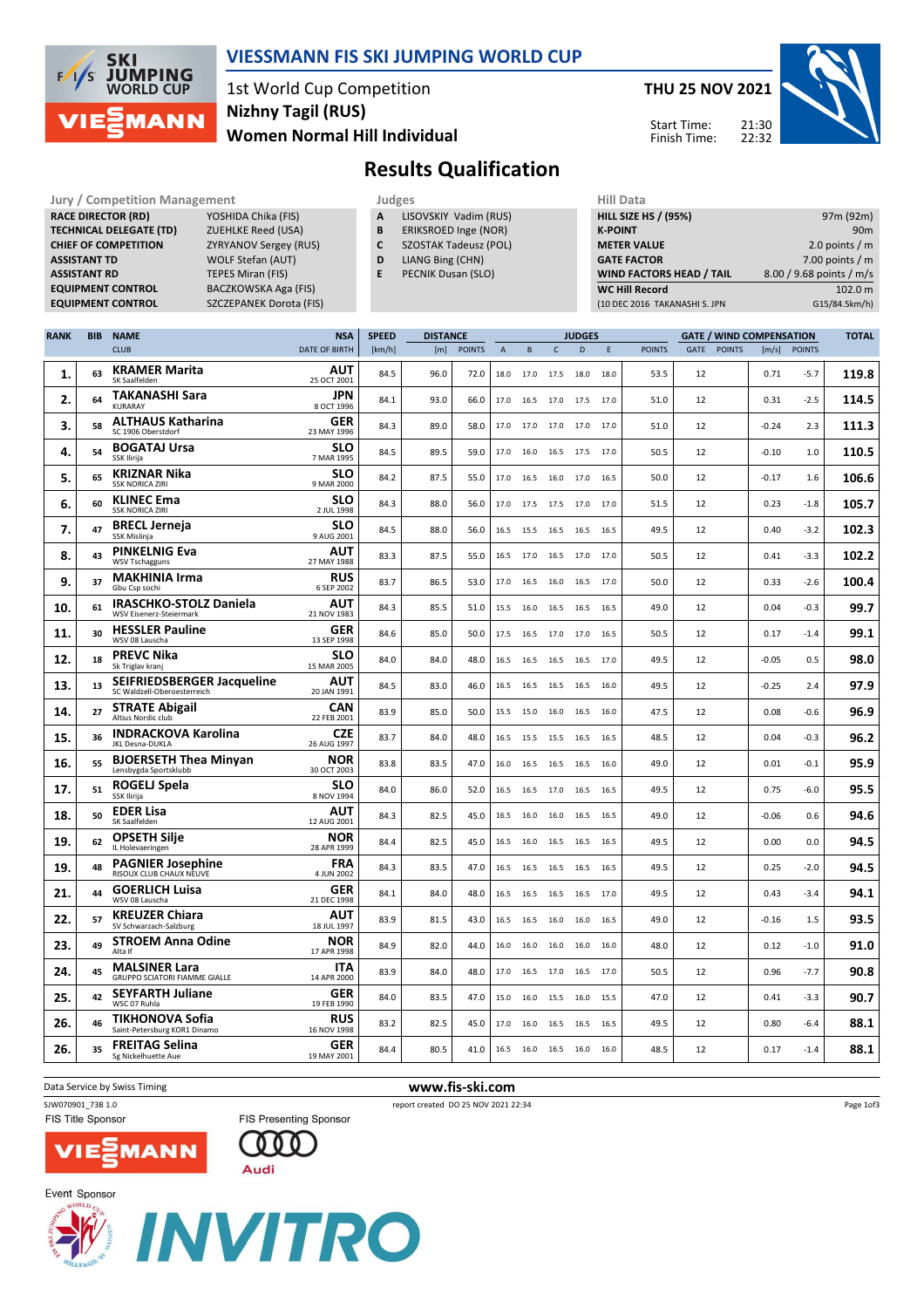

## VIESSMANN FIS SKI JUMPING WORLD CUP

1st World Cup Competition Women Normal Hill Individual Nizhny Tagil (RUS)

THU 25 NOV 2021



21:30 22:32 Start Time: Finish Time:

# Results Qualification

| <b>RANK</b>          | <b>BIB</b>     | <b>NAME</b>                                                           | <b>NSA</b>                | <b>SPEED</b> | <b>DISTANCE</b> |               |                |                |                | <b>JUDGES</b>                        |      |               |      |               | <b>GATE / WIND COMPENSATION</b> |               | <b>TOTAL</b> |
|----------------------|----------------|-----------------------------------------------------------------------|---------------------------|--------------|-----------------|---------------|----------------|----------------|----------------|--------------------------------------|------|---------------|------|---------------|---------------------------------|---------------|--------------|
|                      |                | <b>CLUB</b>                                                           | <b>DATE OF BIRTH</b>      | [km/h]       | [m]             | <b>POINTS</b> | $\overline{A}$ | B              | C.             | D                                    | Ε    | <b>POINTS</b> | GATE | <b>POINTS</b> | [m/s]                           | <b>POINTS</b> |              |
| 28.                  | 59             | <b>AVVAKUMOVA Irina</b><br>Moscow Region TSSP OVS Dinamo              | <b>RUS</b><br>14 SEP 1991 | 84.1         | 81.0            | 42.0          | 16.5           | 16.5           | 16.5           | 16.0                                 | 16.5 | 49.5          | 12   |               | 0.48                            | $-3.8$        | 87.7         |
| 29.                  | 52             | <b>CLAIR Julia</b><br>Xonrupt                                         | <b>FRA</b><br>20 MAR 1994 | 82.8         | 78.0            | 36.0          | 16.0           | 16.0           | 16.5           | 16.0                                 | 16.0 | 48.0          | 12   |               | $-0.36$                         | 3.5           | 87.5         |
| 30.                  | 34             | ULRICHOVA Klara<br>TJ Dukla Frenstat pod Radhostem                    | <b>CZE</b><br>14 MAY 2004 | 83.3         | 79.0            | 38.0          | 16.0           | 16.0           | 16.0           | 15.5                                 | 16.0 | 48.0          | 12   |               | $-0.08$                         | 0.8           | 86.8         |
| 31.                  | 19             | <b>WESTMAN Frida</b><br>Friska Viljor if                              | <b>SWE</b><br>10 JAN 2001 | 83.8         | 78.5            | 37.0          | 15.5           |                | 15.5 15.0 16.0 |                                      | 15.0 | 46.0          | 12   |               | $-0.32$                         | 3.1           | 86.1         |
| 32.                  | 53             | <b>RUPPRECHT Anna</b><br>SC Degenfeld                                 | <b>GER</b><br>29 DEC 1996 | 84.1         | 78.5            | 37.0          | 16.5           | 16.0           | 16.0           | 16.5                                 | 16.0 | 48.5          | 12   |               | 0.06                            | $-0.5$        | 85.0         |
| 32.                  | 39             | <b>IWABUCHI Kaori</b><br>Kitano Construction Corp. Ski Club           | JPN<br>28 APR 1993        | 84.0         | 78.0            | 36.0          | 15.0           | 16.0           | 16.0           | 16.0                                 | 16.0 | 48.0          | 12   |               | $-0.10$                         | 1.0           | 85.0         |
| 34.                  | 38             | <b>KYKKAENEN Julia</b><br>Helsingin Makihyppaajat                     | FIN<br>17 APR 1994        | 83.7         | 77.0            | 34.0          | 16.0           | 16.5           | 16.5           | 16.5                                 | 16.0 | 49.0          | 12   |               | $-0.19$                         | 1.8           | 84.8         |
| 34.                  | 33             | <b>PROKOPEVA Kristina</b><br>Sdushor Aist uor1                        | <b>RUS</b><br>16 JUL 2000 | 83.4         | 81.0            | 42.0          | 16.0           | 15.5           | 15.0           | 16.5                                 | 16.0 | 47.5          | 12   |               | 0.59                            | $-4.7$        | 84.8         |
| 36.                  | 31             | <b>HARALAMBIE Daniela</b><br>CS Dinamo Buc-Centrul Sportiv Bv         | <b>ROU</b><br>14 AUG 1997 | 84.0         | 80.0            | 40.0          | 16.0           | 16.0           | 16.0 16.0      |                                      | 16.0 | 48.0          | 12   |               | 0.60                            | $-4.8$        | 83.2         |
| 37.                  | 24             | <b>KUSTOVA Aleksandra</b><br><b>CSP MAGADAN</b>                       | <b>RUS</b><br>26 AUG 1998 | 83.6         | 75.5            | 31.0          | 16.0           | 16.0           | 15.0           | 16.0                                 | 16.0 | 48.0          | 12   |               | 0.01                            | $-0.1$        | 78.9         |
| 38.                  | 26             | <b>RAJDA Kinga</b><br>AZS AWF Katowice                                | <b>POL</b><br>22 DEC 2000 | 83.8         | 75.0            | 30.0          | 16.0           | 16.0           | 15.0           | 16.5                                 | 16.0 | 48.0          | 12   |               | $-0.05$                         | 0.5           | 78.5         |
| 39.                  | 28             | <b>KARPIEL Kamila</b><br>AZS Zakopane                                 | <b>POL</b><br>25 NOV 2001 | 83.9         | 72.5            | 25.0          | 16.5           | 16.0           | 16.0           | 15.5                                 | 16.0 | 48.0          | 12   |               | $-0.48$                         | 4.6           | 77.6         |
| 40.                  | 20             | <b>EILERS Natalie</b><br>Altius Nordic Ski Club                       | CAN<br>31 OCT 1998        | 84.5         | 75.0            | 30.0          | 15.0           | 15.5 15.0 15.5 |                |                                      | 15.0 | 45.5          | 12   |               | $-0.06$                         | 0.6           | 76.1         |
| <b>Not Qualified</b> |                |                                                                       |                           |              |                 |               |                |                |                |                                      |      |               |      |               |                                 |               |              |
| 41.                  | 6              | <b>AVOCAT GROS Oceane</b><br>Annemasse ASPTT                          | <b>FRA</b><br>23 APR 1997 | 83.5         | 73.5            | 27.0          | 16.0           | 16.0           | 15.5           | 16.0                                 | 16.0 | 48.0          | 12   |               | $-0.06$                         | 0.6           | 75.6         |
| 42.                  | 12             | <b>PENG Qingyue</b><br>Chinese Ski Association                        | CHN<br>13 JAN 2005        | 83.6         | 75.5            | 31.0          | 15.0           |                | 14.0 15.0 15.5 |                                      | 15.5 | 45.5          | 12   |               | 0.12                            | $-1.0$        | 75.5         |
| 42.                  | $\overline{7}$ | <b>LOUTITT Alexandria</b><br>Altius Nordic Ski Club                   | CAN<br>7 JAN 2004         | 83.8         | 74.0            | 28.0          | 16.0           | 15.5           | 16.0           | 16.5                                 | 16.0 | 48.0          | 12   |               | 0.06                            | $-0.5$        | 75.5         |
| 44.                  | 40             | <b>SETO Yuka</b><br>Hokkaido High-Tech Athlete Club                   | JPN<br>22 FEB 1997        | 83.9         | 75.0            | 30.0          | 16.0           | 16.0           | 16.0           | 16.0                                 | 16.0 | 48.0          | 12   |               | 0.34                            | $-2.7$        | 75.3         |
| 45.                  | 56             | <b>ITO Yuki</b><br>Tsuchiya Home Ski Team                             | JPN<br>10 MAY 1994        | 83.8         | 74.0            | 28.0          | 16.5           | 16.0           | 16.0           | 16.0                                 | 16.0 | 48.0          | 12   |               | 0.24                            | $-1.9$        | 74.1         |
| 46.                  | 14             | <b>WANG Liangyao</b><br>Chinese Ski Association                       | CHN<br>21 NOV 2003        | 83.3         | 74.0            | 28.0          | 15.0           | 15.5           | 15.0           | 16.0                                 | 15.0 | 45.5          | 12   |               | $-0.01$                         | 0.1           | 73.6         |
| 46.                  | 3              | <b>KONDERLA Nicole</b><br>AZS AWF Katowice                            | <b>POL</b><br>8 DEC 2001  | 83.3         | 74.0            | 28.0          | 16.0           | 14.5           | 15.0           | 15.5                                 | 15.5 | 46.0          | 12   |               | 0.05                            | $-0.4$        | 73.6         |
| 48.                  | $\mathbf{1}$   | <b>ZENG Ping</b><br>Chinese Ski Association                           | CHN<br>1 JAN 2005         | 83.3         | 75.0            | 30.0          | 15.0           | 14.0           | 14.5           | 16.0                                 | 14.5 | 44.0          | 12   |               | 0.17                            | $-1.4$        | 72.6         |
| 49.                  | 15             | LI Xueyao<br>Chinese Ski Association                                  | CHN<br>11 APR 1995        | 83.6         | 73.0            | 26.0          | 16.0           | 15.5           | 15.0           | 15.5                                 | 16.0 | 47.0          | 12   |               | 0.14                            | $-1.1$        | 71.9         |
| 50.                  | 41             | <b>MALSINER Jessica</b><br><b>GRUPPO SCIATORI FIAMME GIALLE</b>       | <b>ITA</b><br>23 SEP 2002 | 83.8         | 74.0            | 28.0          | 15.5           | 16.0           | 16.0           | 16.0                                 | 16.0 | 48.0          | 12   |               | 0.55                            | -4.4          | 71.6         |
| 51.                  | 32             | <b>RAUTIONAHO Jenny</b><br>Ounasvaara Ski club                        | FIN<br>26 JUL 1996        | 83.1         | 73.0            | 26.0          |                |                |                | 15.5 15.0 15.0 15.5 15.5             |      | 46.0          | 12   |               | 0.23                            | $-1.8$        | 70.2         |
| 52.                  | 29             | <b>SHPYNEVA Anna</b><br>Saint-Petersburg Sdusshor                     | <b>RUS</b><br>3 JAN 2002  | 83.4         | 70.5            | 21.0          | 16.0           |                |                | 15.0 14.5 16.0 15.0                  |      | 46.0          | 12   |               | $-0.31$                         | 3.0           | 70.0         |
| 53.                  | 8              | <b>DONG Bing</b><br>Chinese Ski association                           | <b>CHN</b><br>10 DEC 1996 | 83.8         | 70.5            | 21.0          |                |                |                | 15.5   14.5   15.0   16.0   15.5     |      | 46.0          | 12   |               | 0.08                            | $-0.6$        | 66.4         |
| 54.                  | 25             | <b>HOFFMANN Anna</b><br>Blackhawk Ski Club                            | USA<br>28 MAR 2000        | 83.7         | 71.0            | 22.0          |                |                |                | 15.5 15.0 15.0 15.0 15.5             |      | 45.5          | 12   |               | 0.15                            | $-1.2$        | 66.3         |
| 55.                  | 17             | <b>SANKEY Logan</b><br>Steamboat Springs Winter Sports Clu            | <b>USA</b><br>28 MAY 1998 | 84.0         | 69.5            | 19.0          |                |                |                | 16.0  15.0  15.5  15.0  15.5         |      | 46.0          | 12   |               | 0.12                            | $-1.0$        | 64.0         |
| 56.                  | q              | <b>BELSHAW Annika</b><br>Steamboat Springs winter sports clu          | USA<br>13 JUN 2002        | 83.4         | 69.0            | 18.0          |                |                |                | 15.5    15.5    15.0    15.5    16.0 |      | 46.5          | 12   |               | 0.15                            | $-1.2$        | 63.3         |
| 57.                  | 16             | <b>MAURER Nicole</b><br>Altius Nordic Ski Club                        | CAN<br>28 JAN 2000        | 84.0         | 65.5            | 11.0          |                |                |                | 15.0  15.0  15.0  15.0  15.5         |      | 45.0          | 12   |               | $-0.42$                         | 4.1           | 60.1         |
| 58.                  | 23             | <b>TRAMBITAS Andreea Diana</b><br>CS DINAMO BUCURESTI-CENTRUL SPORTIV | <b>ROU</b><br>31 MAY 2000 | 83.2         | 63.5            | 7.0           |                |                |                | 15.0   15.0   14.5   15.0   14.0     |      | 44.5          | 12   |               | $-0.85$                         | 8.2           | 59.7         |